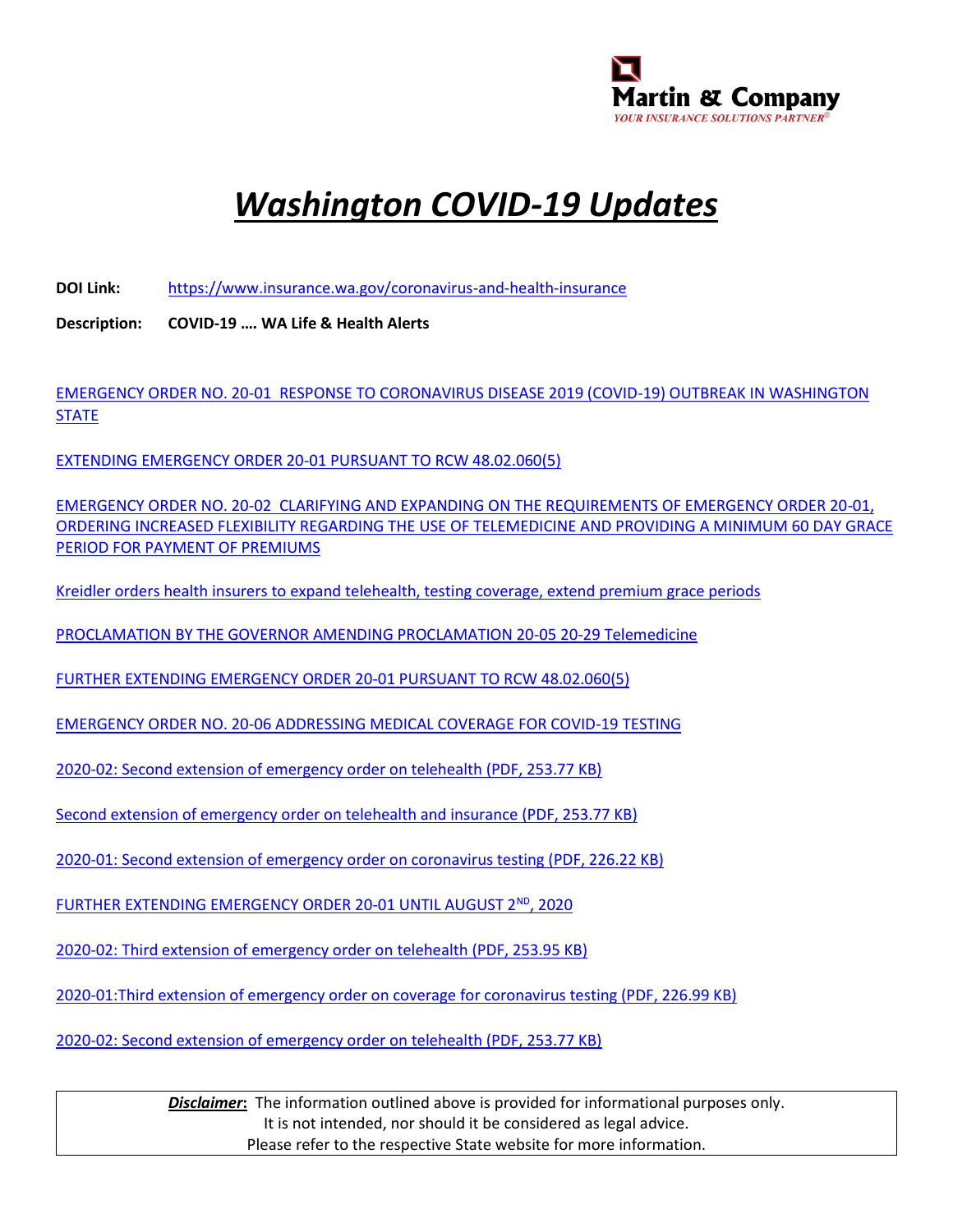

- [2020-01: Fourth extension of emergency order on coverage of coronavirus testing \(PDF, 226.85 KB\)](https://www.insurance.wa.gov/media/9329)
- [2020-02: Fourth extension of emergency order on telehealth \(PDF, 254.49 KB\)](https://www.insurance.wa.gov/media/9374)
- [FURTHER PARTIALLY EXTENDING EMERGENCY ORDER 20-02 PURSUANT TO RCW 48.02.060\(5\)](https://www.insurance.wa.gov/sites/default/files/documents/final-emergency-order-20-02-fourth-extension.pdf)
- [2020-01: Fifth extension of emergency order on coronavirus testing \(PDF, 283.15 KB\)](https://www.insurance.wa.gov/media/9438)
- [2020-02: Fifth extension of telehealth emergency order \(PDF, 255.00 KB\)](https://www.insurance.wa.gov/media/9458)
- [2020-01: Sixth extension of emergency order on coronavirus testing \(PDF, 283.19 KB\)](https://www.insurance.wa.gov/media/9566)
- [2020-02: Sixth extension of emergency order on telehealth \(PDF, 322.07 KB\)](https://www.insurance.wa.gov/media/9656)
- [2020-01: Seventh extension of emergency order on coronavirus testing \(PDF, 283.64 KB\)](https://www.insurance.wa.gov/media/9702)
- [2020-02: Seventh extension of emergency order on telehealth \(PDF, 256.51 KB\)](https://www.insurance.wa.gov/media/9778)
- [2020-01: Eighth extension of emergency order on coronavirus testing \(PDF, 283.94 KB\)](https://www.insurance.wa.gov/media/9803)
- [2020-02: Eighth extension of emergency order on telehealth \(PDF, 1.38 MB\)](https://www.insurance.wa.gov/media/9829)
- [2020-01: Ninth extension of emergency order on coronavirus testing \(PDF, 253.45 KB\)](https://www.insurance.wa.gov/media/9849)
- [2020-02: Ninth extension of emergency order on telehealth coverage \(PDF, 257.33 KB\)](https://www.insurance.wa.gov/media/9872)
- [2020-01: Tenth extension of emergency order coronavirus testing \(PDF, 124.37 KB\)](https://www.insurance.wa.gov/media/9902)
- [2021-01: Emergency order to open a special enrollment period \(PDF, 1.35 MB\)](https://www.insurance.wa.gov/media/9915)
- [2020-02: Tenth extension of emergency order on telehealth \(PDF, 138.20 KB\)](https://www.insurance.wa.gov/media/9914)
- [2021-01: Emergency order to open a special enrollment period \(PDF, 1.35 MB\)](https://www.insurance.wa.gov/media/9915)
- [2020-02: Eleventh extension of emergency order on telehealth](https://www.insurance.wa.gov/media/9966) coverage (PDF, 121.30 KB)
- [2020-02: Twelfth extension of emergency order on telehealth \(PDF, 83.05 KB\)](https://www.insurance.wa.gov/media/10008)
- [2020-02: Fourteenth extension of emergency order on telehealth coverage \(PDF, 751.48 KB\)](https://www.insurance.wa.gov/media/10063)
- [2020-01: Fourteenth extension of emergency order on coronavirus testing \(PDF, 120.78 KB\)](https://www.insurance.wa.gov/media/10044)

*Disclaimer***:** The information outlined above is provided for informational purposes only. It is not intended, nor should it be considered as legal advice. Please refer to the respective State website for more information.